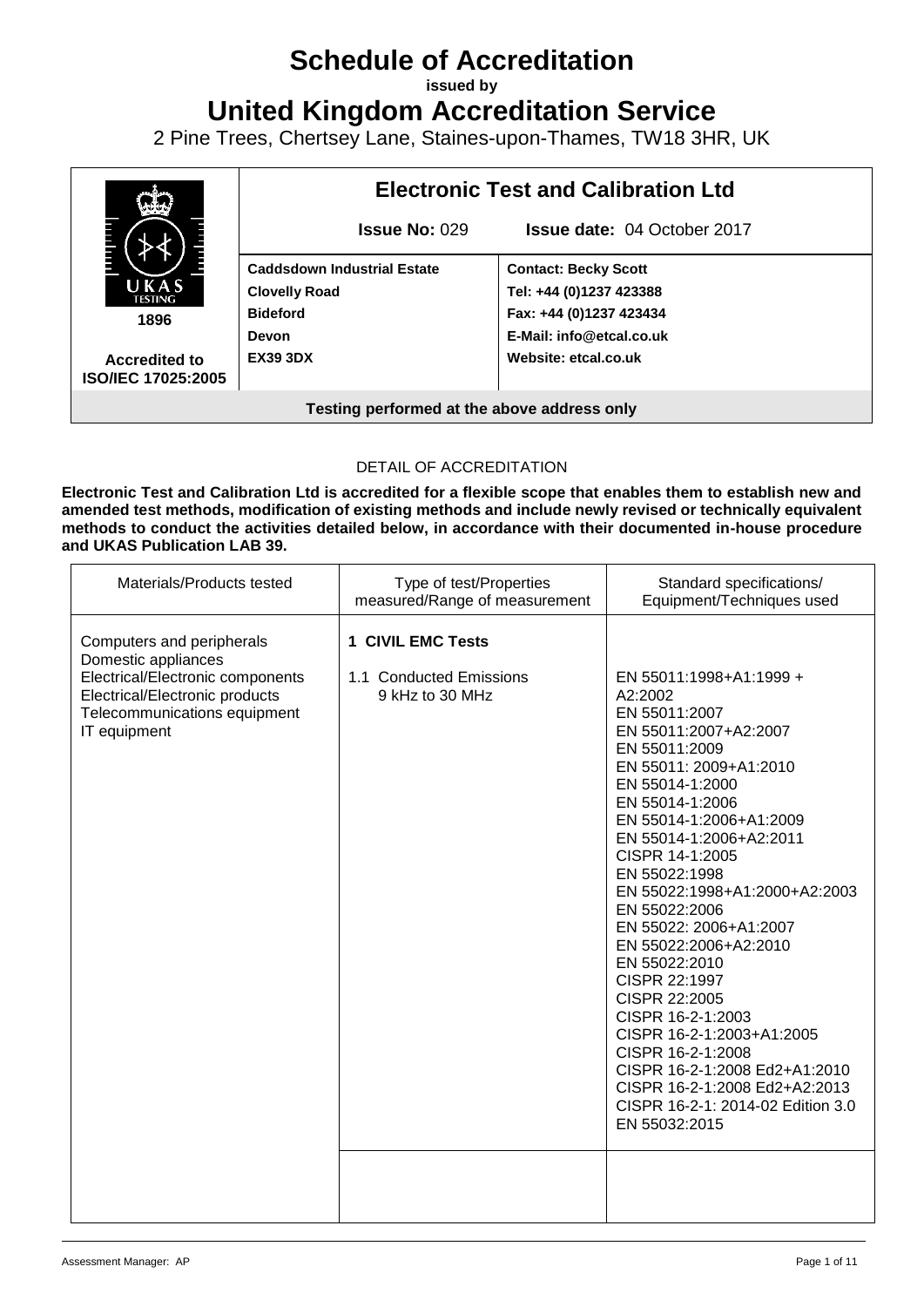

2 Pine Trees, Chertsey Lane, Staines-upon-Thames, TW18 3HR, UK

### **Electronic Test and Calibration Ltd**

**Issue No:** 029 **Issue date:** 04 October 2017

**Accredited to ISO/IEC 17025:2005**

| Materials/Products tested | Type of test/Properties<br>measured/Range of measurement                                          | Standard specifications/<br>Equipment/Techniques used                                                                                                                                                                                                                                                                                                                                                                                                                                                              |
|---------------------------|---------------------------------------------------------------------------------------------------|--------------------------------------------------------------------------------------------------------------------------------------------------------------------------------------------------------------------------------------------------------------------------------------------------------------------------------------------------------------------------------------------------------------------------------------------------------------------------------------------------------------------|
| As listed on Page 1       | 1 CIVIL EMC Tests (cont'd)<br>1.2 Radiated Emissions<br><b>Magnetic Field</b><br>10 kHz to 30 MHz | EN 60945:2002                                                                                                                                                                                                                                                                                                                                                                                                                                                                                                      |
|                           | 1.3 Radiated Emissions - Electric<br>Field<br>30 MHz to 18 GHz                                    | EN 55011:1998+A1:1999 +<br>A2:2002<br>EN 55011:2007<br>EN 55011:2007+A2:2007<br>EN 55011:2009<br>EN 55011: 2009+A1:2010<br>EN 55014-1:2000<br>EN 55014-1:2006<br>EN 55014-1:2006+A1:2009<br>EN 55014-1:2006+A2:2011<br>CISPR 14-1:2005<br>EN 55022:1998<br>EN 55022:1998+A1:2000+A2:2003<br>EN 55022:2006<br>EN 55022:2006+A1:2007<br>EN 55022:2006+A2:2010<br>EN 55022:2010<br>CISPR 22:1997<br>CISPR 22:2005<br>CISPR 16-2-3:2006<br>CISPR 16-2-3:2010 Ed3<br>CISPR 16-2-3: 2014-03 Edition 3.0<br>EN 55032:2015 |
|                           | 1.4 Electrostatic Discharge<br>Up to 30 kV                                                        | IEC 801-2:1991<br>IEC 1000-4-2:1995, A1 and A2<br>EN 61000-4-2:1995, A1 and A2<br>EN 61000-4-2:2009                                                                                                                                                                                                                                                                                                                                                                                                                |
|                           |                                                                                                   |                                                                                                                                                                                                                                                                                                                                                                                                                                                                                                                    |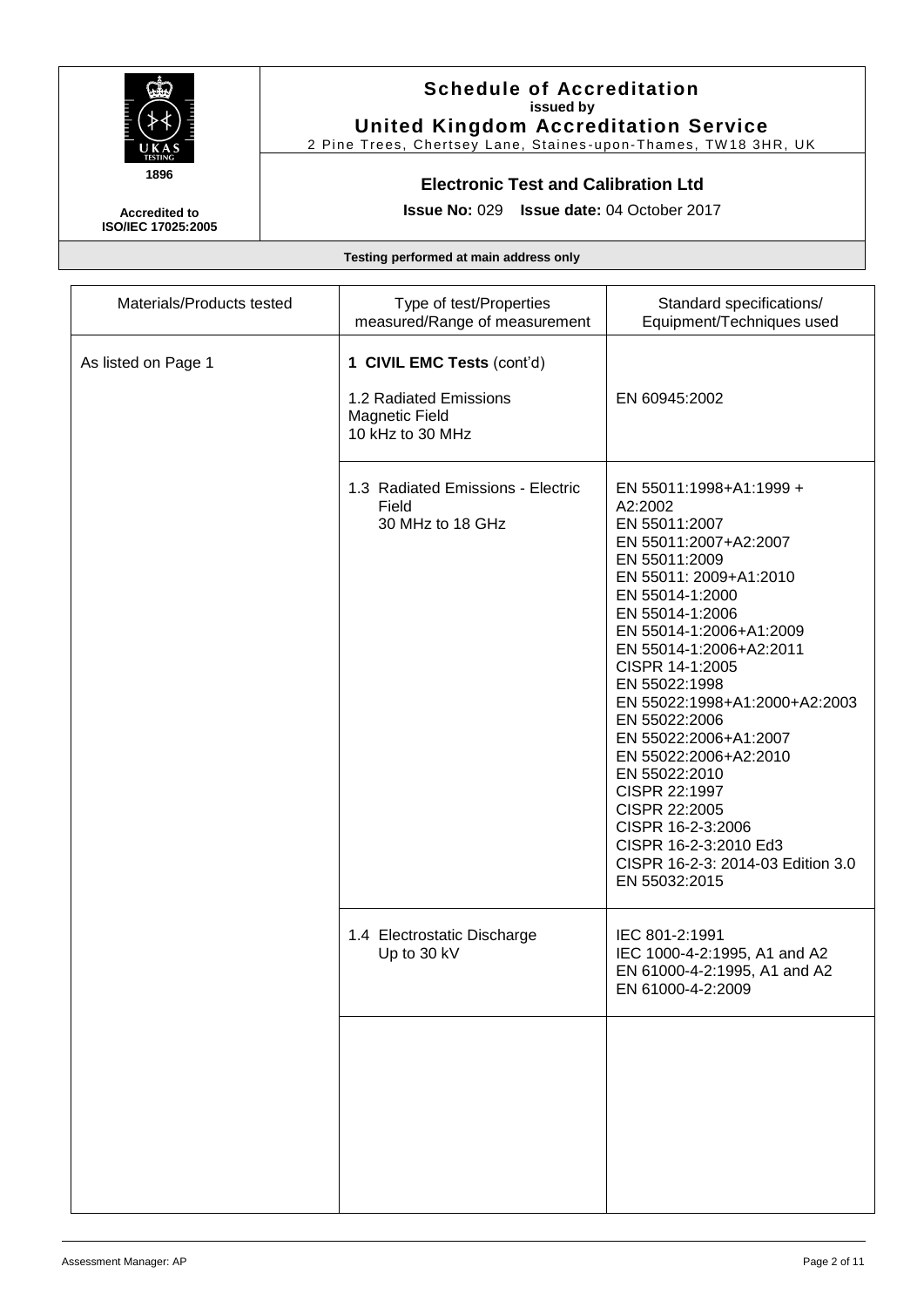

2 Pine Trees, Chertsey Lane, Staines-upon-Thames, TW18 3HR, UK

### **Electronic Test and Calibration Ltd**

**Issue No:** 029 **Issue date:** 04 October 2017

**Accredited to ISO/IEC 17025:2005**

| Materials/Products tested | Type of test/Properties<br>measured/Range of measurement                                                                                                                                                                                                                                                                                                     | Standard specifications/<br>Equipment/Techniques used                                                                                                                                                                         |
|---------------------------|--------------------------------------------------------------------------------------------------------------------------------------------------------------------------------------------------------------------------------------------------------------------------------------------------------------------------------------------------------------|-------------------------------------------------------------------------------------------------------------------------------------------------------------------------------------------------------------------------------|
| As listed on Page 1       | 1 CIVIL EMC Tests (cont'd)<br>1.5 Radiated Immunity<br>80 MHz to 6 GHz up to<br>30 V/m:<br>80 MHz to 1 GHz up to 20 V/m<br>1 GHz to 2 GHz up to 10 V/m<br>2 GHz to 6 GHz up to 5 V/m<br>Levels include 80% modulation<br>Spot frequencies from 80 MHz<br>to 2.45 GHz up to 30 V/m CW<br>and Pulse, and 10 V/m CW or<br>Pulse @ 5.240, 5.500 and<br>5.785 GHz | IEC 1000-4-3:2002<br>EN 61000-4-3:1996<br>EN 61000-4-<br>3:1996+A1:1998+A2:2001<br>EN 61000-4-3:2002<br>EN 61000-4-<br>3:2002+A1:2002+IS1:2004<br>EN 61000-4-3:2006<br>EN 61000-4-3:2006+A1:2008<br>EN 61000-4-3:2006+A2:2010 |
|                           | 1.6 Radiated Susceptibility<br>Alternative method<br><b>Reverberation Chamber</b><br>80 MHz to 18 GHz<br>Mode Tuning and Mode Stirring -<br>Pulse & CW<br><b>MHz</b><br>V/m<br>dBuV/m<br>80<br>200<br>166<br>200<br>400<br>172<br>1000<br>300<br>180<br>186<br>1000<br>2000<br>GHz<br>V/m<br>dBuV/m<br>1 to 7.5 2000<br>186<br>7.5 to 18 1000<br>- 180       | EN 61000-4-21:2003<br>EN 61000-4-21:2011                                                                                                                                                                                      |
|                           | 1.7 Fast Transient and Burst<br>Immunity                                                                                                                                                                                                                                                                                                                     | IEC 801-4:1988<br>IEC 1000-4-<br>4:1995+A1:2001+A2:2001<br>EN 61000-4-4:1995<br>EN 61000-4-<br>4:1995+A1:2001+A2:2001<br>EN 61000-4-4:2004<br>EN 61000-4-4:2004+A1:2010<br>EN 61000-4-4:2012                                  |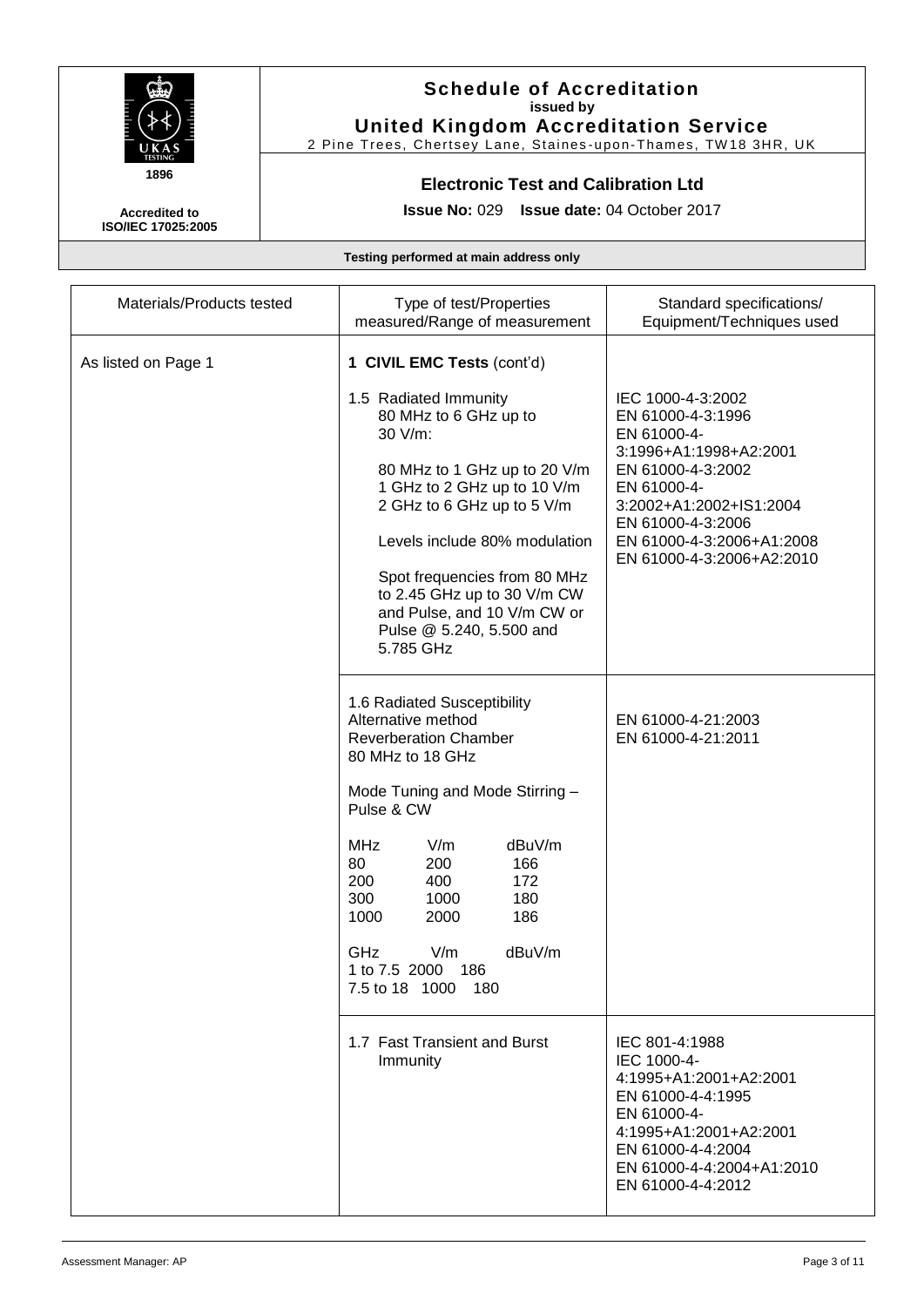

2 Pine Trees, Chertsey Lane, Staines-upon-Thames, TW18 3HR, UK

### **Electronic Test and Calibration Ltd**

**Issue No:** 029 **Issue date:** 04 October 2017

**Accredited to ISO/IEC 17025:2005**

| Materials/Products tested | Type of test/Properties<br>measured/Range of measurement               | Standard specifications/<br>Equipment/Techniques used                                                                                                                   |
|---------------------------|------------------------------------------------------------------------|-------------------------------------------------------------------------------------------------------------------------------------------------------------------------|
| As listed on Page 1       | 1 CIVIL EMC Tests (cont'd)<br>1.8 Surge Immunity                       | IEC 1000-4-5:1995+A12001<br>EN 61000-4-5:1995+A1:2001<br>EN 61000-4-5:2006<br>EN 61000-4-5: 2014                                                                        |
|                           | 1.9 Conducted Radio Frequency<br>Disturbance<br>150 kHz to 80 MHz      | IEC 61000-4-6:1996+A1:2001<br>$+A2:2004$<br>EN 61000-4-6:1996<br>EN 61000-4-6:1996+A1:2001<br>$+A2:2004$<br>EN 61000-4-6:2007<br>EN 61000-4-6:2009<br>EN 61000-4-6:2014 |
|                           | 1.10 Power Frequency Magnetic<br><b>Field Immunity</b>                 | EN 61000-4-8:1994+A1<br>EN 61000-4-8: 2010                                                                                                                              |
|                           | 1.11 Pulsed Magnetic Field<br>immunity                                 | EN 61000-4-9:1993                                                                                                                                                       |
|                           | 1.12 Mains Dips and Interruptions<br>(5 seconds Maximum)               | IEC 1000-4-11:1994<br>EN 61000-4-11:1994<br>EN 61000-4-11:2004                                                                                                          |
|                           | 1.13 Conducted Voltage<br>Harmonics (Emissions)<br>Up to 40th Harmonic | EN 61000-3-2:1995<br>EN 61000-3-2:2000, Ed2<br>EN 61000-3-2:2006<br>EN 61000-3-2:2006+A2:2009<br>EN 61000-3-2: 2014                                                     |
|                           | 1.14 Conducted AC Mains<br>Flicker/Emissions                           | EN 61000-3-3:1995<br>EN 61000-3-3:1995+A1:2001+<br>A2:2005<br>EN 61000-3-3:2008<br>EN 61000-3-3:2013                                                                    |
|                           |                                                                        |                                                                                                                                                                         |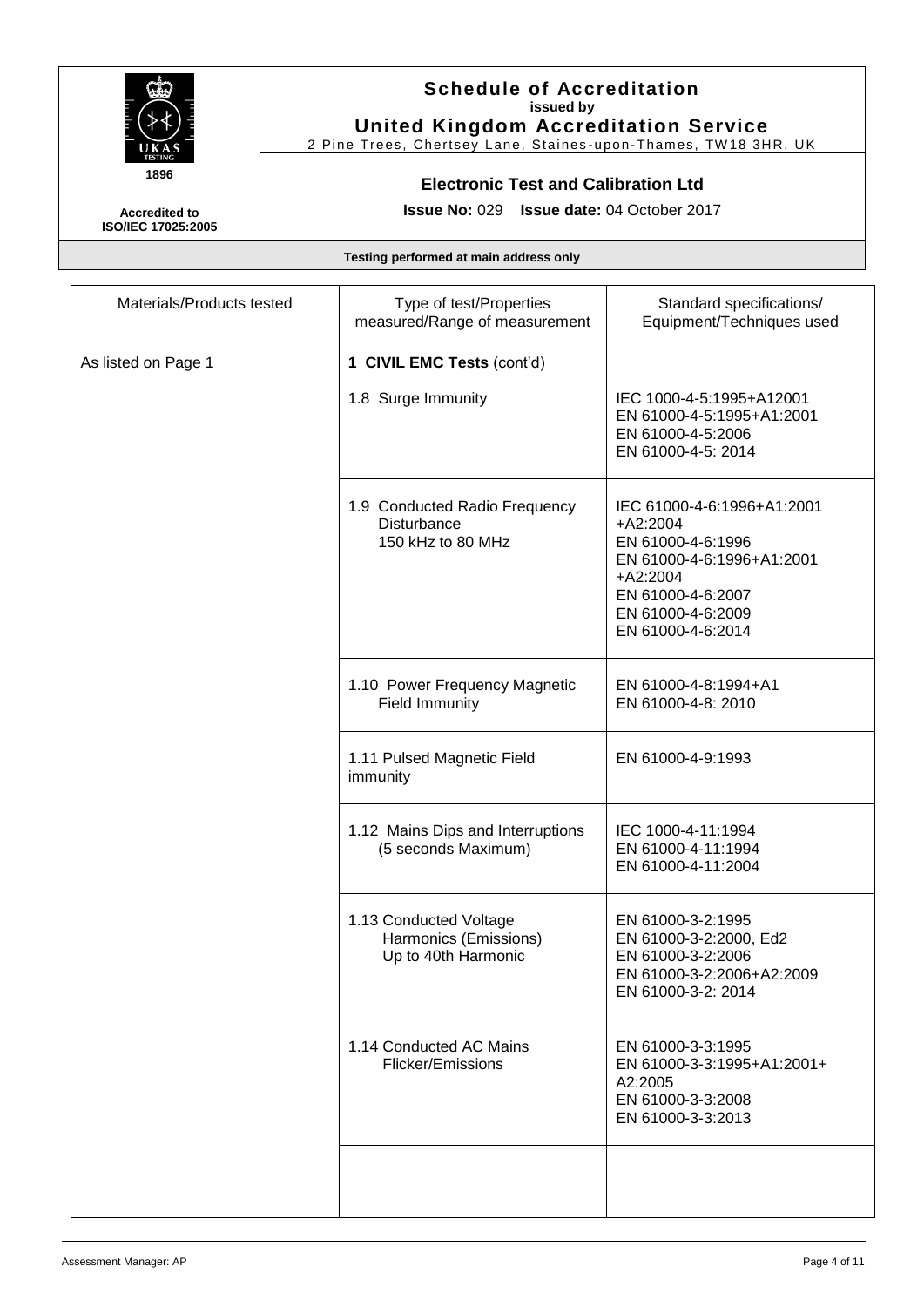

2 Pine Trees, Chertsey Lane, Staines-upon-Thames, TW18 3HR, UK

### **Electronic Test and Calibration Ltd**

**Issue No:** 029 **Issue date:** 04 October 2017

**Accredited to ISO/IEC 17025:2005**

| Materials/Products tested | Type of test/Properties<br>measured/Range of measurement                                                                                                                                       | Standard specifications/<br>Equipment/Techniques used                                                                                                                                                                                                                                                                                                                                                                                                                                                                                                                                                                                                                                                                                                                                                                                                                                                 |
|---------------------------|------------------------------------------------------------------------------------------------------------------------------------------------------------------------------------------------|-------------------------------------------------------------------------------------------------------------------------------------------------------------------------------------------------------------------------------------------------------------------------------------------------------------------------------------------------------------------------------------------------------------------------------------------------------------------------------------------------------------------------------------------------------------------------------------------------------------------------------------------------------------------------------------------------------------------------------------------------------------------------------------------------------------------------------------------------------------------------------------------------------|
| As listed on Page 1       | 1 CIVIL EMC Tests (cont'd)                                                                                                                                                                     |                                                                                                                                                                                                                                                                                                                                                                                                                                                                                                                                                                                                                                                                                                                                                                                                                                                                                                       |
|                           | 1.15 EMC Tests<br>These generic and product specific<br>tests are included in this Schedule,<br>but limited to those basic standards<br>that are explicitly listed in Sections<br>1.1 to 1.14. | <b>Generic and Product Standards</b><br>EN 50081-1:1992<br>EN 50081-2:1994<br>EN 50082-1:1996<br>EN 50082-2:1996<br>EN 61000-6-1:2001<br>EN 61000-6-1:2007<br>EN 61000-6-2:2001<br>EN 61000-6-2:2005<br>EN 61000-6-3:2001<br>EN 61000-6-3:2007+A1 2011<br>EN 61000-6-4:2001<br>EN 61000-6-4:2007+ A1:2011<br>EN 61326:1997<br>EN 61326:1997 + A1:1998 +<br>A2:2001 + A3:2003<br>EN 61326-1:2006<br>EN 61326-2-2:2006<br>EN 61326-2-2:2013<br>EN 61326-1:2013<br>EN 55024:1998<br>EN 55024:1998, A1:2001 +<br>A2:2003<br>EN 55024:2010<br>EN 55024: 2010 A1: 2015<br>EN 60945:2002 Sections 9 & 10<br>EN 60601-1-2:1993<br>EN 60601-1-2:2001 + A1:2006<br>EN 60601-1-2:2007<br>EN 60601-1-2: 2015<br>EN 55103-1:2009<br>EN 55103-2:2009<br>EN 50293:2012<br>EN 60947-4-2:2012<br>EN 50121-3-2:2006<br>EN 50121-3-2: 2015<br>EN 50121-4:2006<br>EN 50121-4: 2015<br>EN 50121-5:2006<br>EN 50121-5: 2015 |
|                           |                                                                                                                                                                                                |                                                                                                                                                                                                                                                                                                                                                                                                                                                                                                                                                                                                                                                                                                                                                                                                                                                                                                       |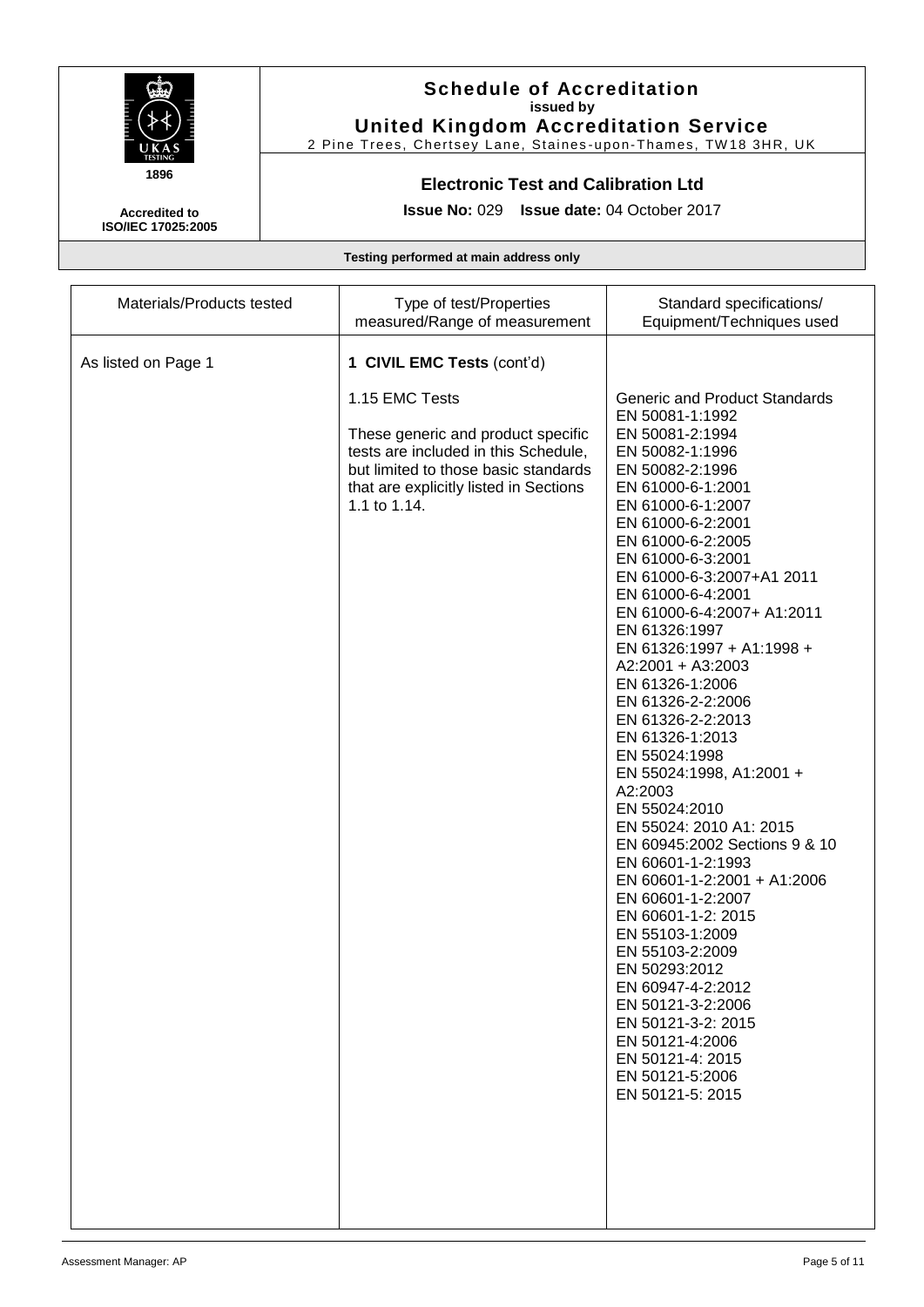

2 Pine Trees, Chertsey Lane, Staines-upon-Thames, TW18 3HR, UK

### **Electronic Test and Calibration Ltd**

**Accredited to ISO/IEC 17025:2005** **Issue No:** 029 **Issue date:** 04 October 2017

| Materials/Products tested | Type of test/Properties<br>measured/Range of measurement                                                                     | Standard specifications/<br>Equipment/Techniques used                                                                                                                                                                                                                                    |
|---------------------------|------------------------------------------------------------------------------------------------------------------------------|------------------------------------------------------------------------------------------------------------------------------------------------------------------------------------------------------------------------------------------------------------------------------------------|
|                           | 2 MILITARY EMC Tests                                                                                                         |                                                                                                                                                                                                                                                                                          |
|                           | 2.1 Conducted Emissions:<br>Power, Control and<br>Signal Leads:<br>20 Hz to 150 MHz<br>Antenna Terminals<br>10 kHz to 18 GHz | MIL STD 461E<br>MIL STD 461F<br>CE101, CE102<br>DEF STAN 59-41: Part 3,<br>Section 3, Issue 1:2003<br>DCE01, DCE02<br>RTCA DO 160 G Section 21<br>DEF STAN 59-411 Am 1<br>DEF STAN 59-411 Issue 2<br>DCE01, DCE02<br>AECTP-500 Ed 4<br>NCE01, NCE02 NCE05<br>MIL STD 461E and F<br>CE106 |
|                           |                                                                                                                              |                                                                                                                                                                                                                                                                                          |
|                           | 2.2 Radiated Emissions:<br>Electric Field:<br>10 kHz to 18 GHz                                                               | MIL STD 461D - RE102, RE103<br>MIL STD 461E - RE102, RE103<br>MIL STD 461F - RE102, RE103<br>DEF STAN 59-41: Part 3,<br>Section 3, Issue 1:2003<br>DRE01<br>DEF STAN 59-411 Am 1<br>DEF STAN 59-411 Issue 2<br>DRE01<br>AECTP-500 Ed 4<br>NRE02, NRE03<br>RTCA DO 160 G Section 21       |
|                           | 2.3 Radiated Emissions:<br>Magnetic Field:<br>20 Hz to 250 kHz                                                               | MIL STD 461E - RE101<br>MIL STD 461F - RE101<br>DEF STAN 59-41: Part 3,<br>Section 3, Issue 1:2003<br>DRE <sub>02</sub><br>DEF STAN 59-411 Am 1<br>DEF STAN 59-411 Issue 2<br>DRE <sub>02</sub><br>AECTP-500 Ed 4<br><b>NCS12, NRE01</b>                                                 |
|                           |                                                                                                                              |                                                                                                                                                                                                                                                                                          |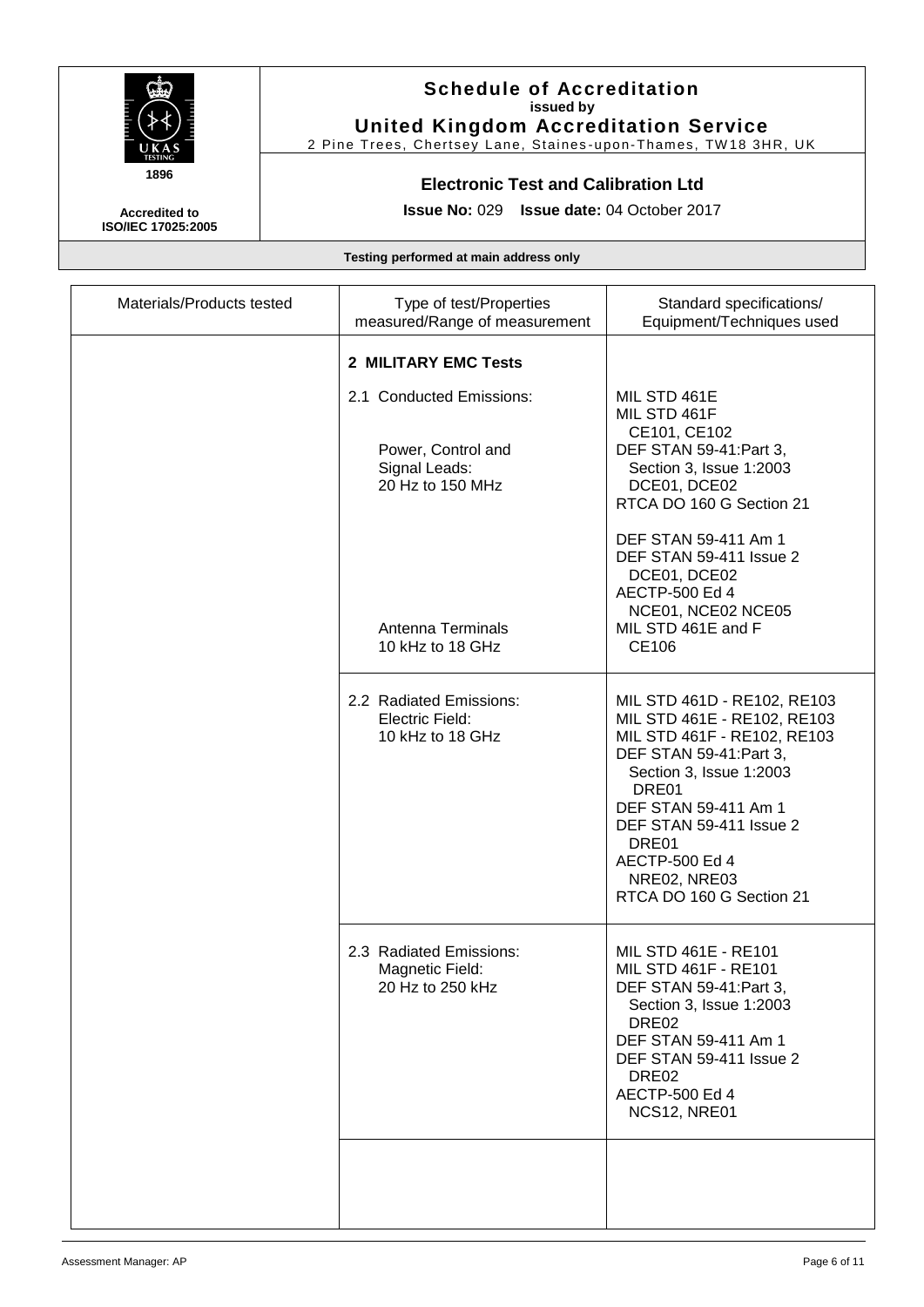

2 Pine Trees, Chertsey Lane, Staines-upon-Thames, TW18 3HR, UK

### **Electronic Test and Calibration Ltd**

**Accredited to ISO/IEC 17025:2005** **Issue No:** 029 **Issue date:** 04 October 2017

| Materials/Products tested | Type of test/Properties<br>measured/Range of measurement                                                                                                                                                                                                                                               | Standard specifications/<br>Equipment/Techniques used                                                                                                                                                                                             |
|---------------------------|--------------------------------------------------------------------------------------------------------------------------------------------------------------------------------------------------------------------------------------------------------------------------------------------------------|---------------------------------------------------------------------------------------------------------------------------------------------------------------------------------------------------------------------------------------------------|
|                           | 2 MILITARY EMC Tests (cont'd)<br>2.4 Exported Transients<br><b>Power Lines</b>                                                                                                                                                                                                                         | DEF STAN 59-41: Part 3,<br>Section 3, Issue 1:2003<br>DCE03<br>DEF STAN 59-411 Am 1<br>DEF STAN 59-411 Issue 2<br>DCE03<br>AECTP-500 Ed 4<br>NCE04                                                                                                |
|                           | 2.5 Radiated Susceptibility:<br><b>Electric Field:</b><br>10 kHz to 18 GHz<br><b>GHz</b><br>V/m<br>dBuV/m<br>0.0001<br>200 V/m<br>166<br>1 to 18<br>50 V/m<br>154<br>See also section 2.12 below<br>Alternative method<br><b>GHz</b><br>dBuV/m<br>V/m<br>1 to 12.4 350<br>171<br>12.4 to 18 200<br>166 | MIL STD 461E - RS103<br>MIL STD 461F - RS103<br>DEF STAN 59-41: Part 3,<br>Section 3, Issue 1:2003<br>DRS02<br>DEF STAN 59-411 Am 1<br>DEF STAN 59-411 Issue 2<br>DRS <sub>02</sub><br>AECTP-500 Ed 4<br><b>NRS02</b><br>RTCA DO 160 G Section 20 |
|                           | 2.6 Radiated Susceptibility:<br>Magnetic Field:<br>0 Hz to 100 kHz<br>Maximum Field<br>Strength: 196 dBpT                                                                                                                                                                                              | MIL STD 461E and F<br><b>RS101</b><br>DEF STAN 59-41: Part 3,<br>Section 3, Issue 1:2003<br>DRS01, DRS03<br>DEF STAN 59-411 Am 1<br>DEF STAN 59-411 Issue 2<br>DRS01, DRS03<br>AECTP-500 Ed 4<br><b>NRS01, NRS04</b>                              |
|                           |                                                                                                                                                                                                                                                                                                        |                                                                                                                                                                                                                                                   |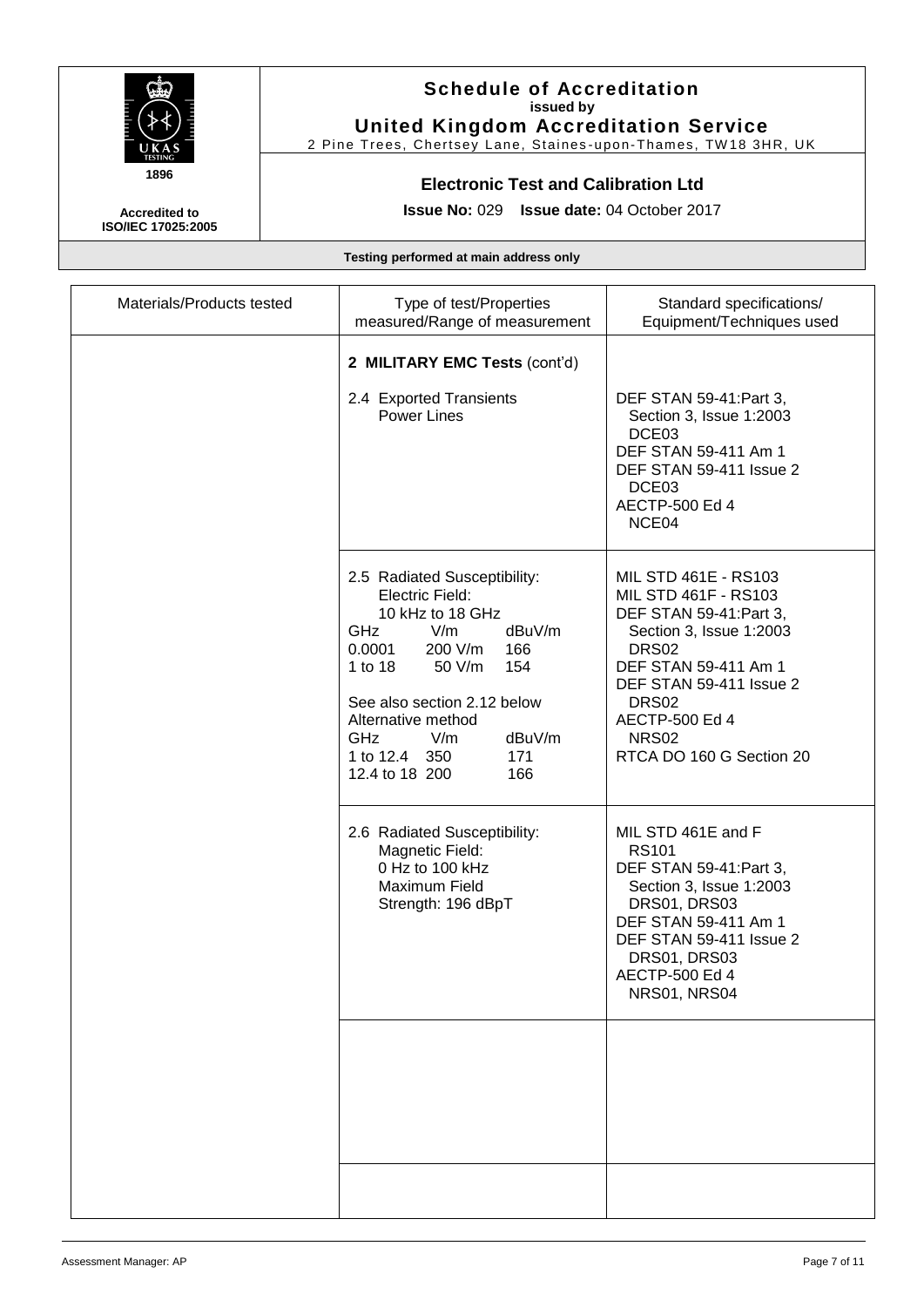

2 Pine Trees, Chertsey Lane, Staines-upon-Thames, TW18 3HR, UK

### **Electronic Test and Calibration Ltd**

**Accredited to ISO/IEC 17025:2005** **Issue No:** 029 **Issue date:** 04 October 2017

| Materials/Products tested | Type of test/Properties<br>measured/Range of measurement                                                                                                               | Standard specifications/<br>Equipment/Techniques used                                                                                                                                                                                                           |
|---------------------------|------------------------------------------------------------------------------------------------------------------------------------------------------------------------|-----------------------------------------------------------------------------------------------------------------------------------------------------------------------------------------------------------------------------------------------------------------|
|                           | 2 MILITARY EMC Tests (cont'd)<br>2.7 Conducted<br>Susceptibility: Power,<br>Control and Signal<br>Lines including Bulk<br><b>Current Injection</b><br>20 Hz to 400 MHz | MIL STD 461D<br>MIL STD 461E<br>MIL STD 461F<br>CS114<br>DEF STAN 59-41: Part 3,<br>Section 3, Issue 1:2003<br>DCS02 and DCS03<br>DEF STAN 59-411 Am 1<br>DEF STAN 59-411 Issue 2<br>DCS02, DCS03<br>AECTP-500 Ed 4<br>NCS02, NCS07<br>RTCA DO 160 G Section 20 |
|                           | 2.8 Conducted<br>Susceptibility:<br>Primary Power Lines,<br>20 Hz - 150 kHz                                                                                            | MIL STD 461E<br>MIL STD 461F<br>CS101<br>DEF STAN 59-41: Part 3,<br>Section 3, Issue 1:2003<br>DCS01<br>DEF STAN 59-411 Am 1<br>DCS01<br>AECTP-500 Ed 4<br>NCS01                                                                                                |
|                           | 2.9 Electrostatic<br>Discharge<br>Up to 30 kV contact                                                                                                                  | DEF STAN 59-41: Part 3,<br>Section 3, Issue 1:2003<br>DCS <sub>10</sub><br>DEF STAN 59-411 Am 1<br>DEF STAN 59-411 Issue 2<br>DCS <sub>10</sub><br>AECTP-500 Ed 4<br><b>NCS12</b><br>RTCA DO 160 G Section 25                                                   |
|                           | 2.10 Conducted Susceptibility:<br>Structure Current,<br>60 Hz - 100 kHz                                                                                                | MIL STD 461E<br>MIL STD 461F<br><b>CS109</b><br>AECTP-500 Ed 4<br>NCS <sub>06</sub>                                                                                                                                                                             |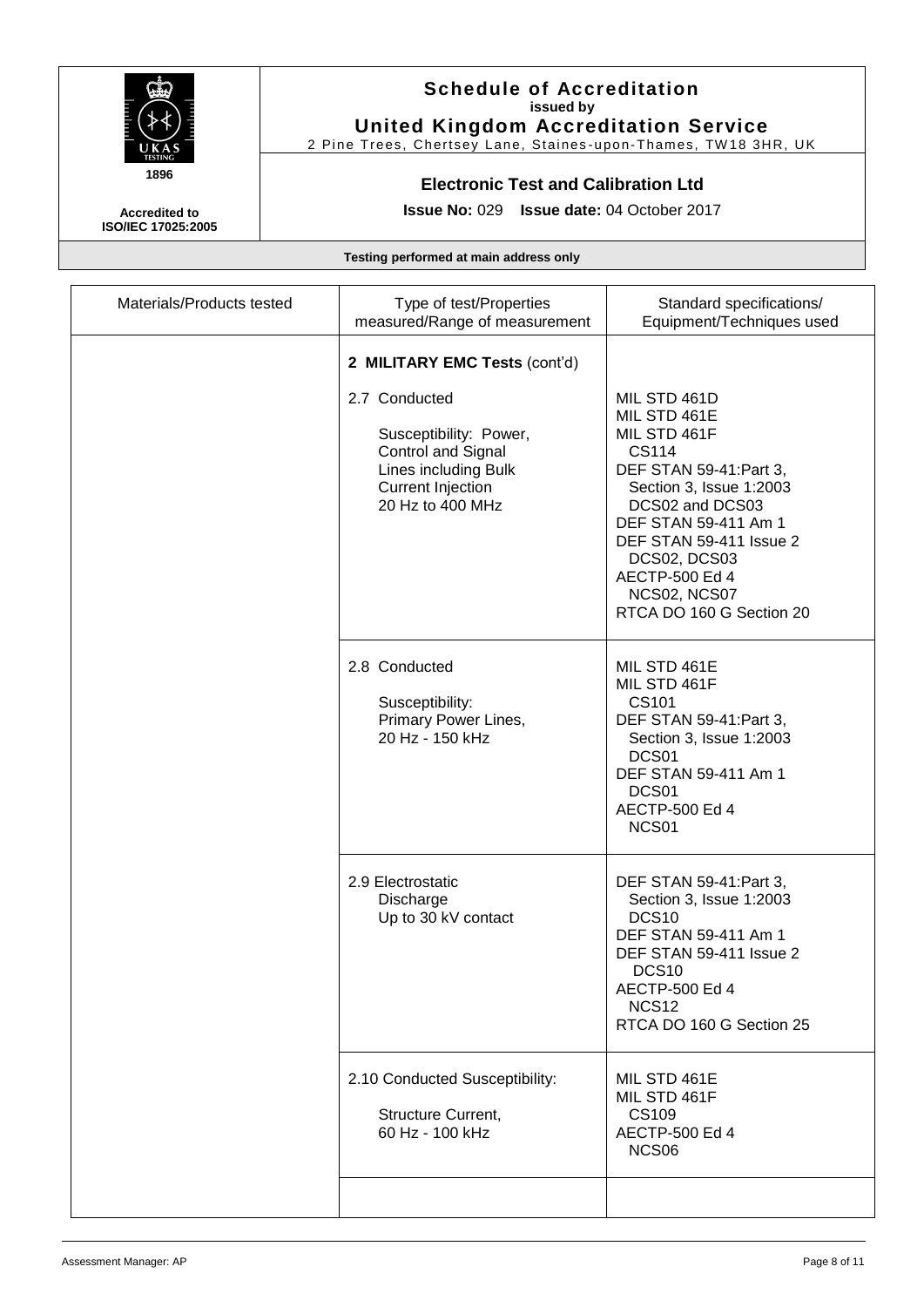

2 Pine Trees, Chertsey Lane, Staines-upon-Thames, TW18 3HR, UK

### **Electronic Test and Calibration Ltd**

**Accredited to ISO/IEC 17025:2005** **Issue No:** 029 **Issue date:** 04 October 2017

| Type of test/Properties<br>measured/Range of measurement                                                                                                                                                                                                                                                                                           | Standard specifications/<br>Equipment/Techniques used                                                                                                                                                                                                                                                                |
|----------------------------------------------------------------------------------------------------------------------------------------------------------------------------------------------------------------------------------------------------------------------------------------------------------------------------------------------------|----------------------------------------------------------------------------------------------------------------------------------------------------------------------------------------------------------------------------------------------------------------------------------------------------------------------|
| 2 MILITARY EMC Tests (cont'd)                                                                                                                                                                                                                                                                                                                      |                                                                                                                                                                                                                                                                                                                      |
| 2.11 Radiated Susceptibility<br>Alternative method<br><b>Reverberation Chamber</b><br>80 MHz to 18 GHz<br>Mode Tuning and<br>Mode Stirring - Pulse & CW<br>V/m<br><b>MHz</b><br>dBuV/m<br>80<br>200<br>166<br>200<br>400<br>172<br>300<br>1000<br>180<br>1000<br>2000<br>180<br>GHz<br>V/m<br>dBuV/m<br>180<br>$1$ to<br>2000<br>to 18 1000<br>180 | MIL STD 461E<br>MIL STD 461F<br><b>RS103</b><br>DEF STAN 59-41: Part 3,<br>Section 3, Issue 1:2003<br>DRS <sub>02</sub><br>DEF STAN 59-411 Am 1<br>DEF STAN 59-411 Issue 2<br>DRS <sub>02</sub><br>AECTP-500 Ed 4<br><b>NRS02</b><br>RTCA DO160 E, F and G<br>Section 20<br>EN 61000-4-21:2003<br>EN 61000-4-21:2011 |
| Susceptibility                                                                                                                                                                                                                                                                                                                                     | RTCA DO 160 G Section 18                                                                                                                                                                                                                                                                                             |
| 2.13 Voltage Spike                                                                                                                                                                                                                                                                                                                                 | RTCA DO 160 G Section 17                                                                                                                                                                                                                                                                                             |
| 2.14 Power Input<br>Voltage and Frequency<br><b>Voltage Modulation</b><br><b>Frequency Modulation</b><br>Momentary power interruptions<br>Normal transients<br>Normal Surge Voltage<br><b>Normal Frequency Transients</b><br>Normal Frequency Variations<br>Voltage DC Content<br><b>Voltage Distortion</b>                                        | RTCA DO 160 G Section 16                                                                                                                                                                                                                                                                                             |
| 2.15 Magnetic Effect                                                                                                                                                                                                                                                                                                                               | RTCA DO 160 G Section 15                                                                                                                                                                                                                                                                                             |
|                                                                                                                                                                                                                                                                                                                                                    | 2.12 Audio Frequency Conducted                                                                                                                                                                                                                                                                                       |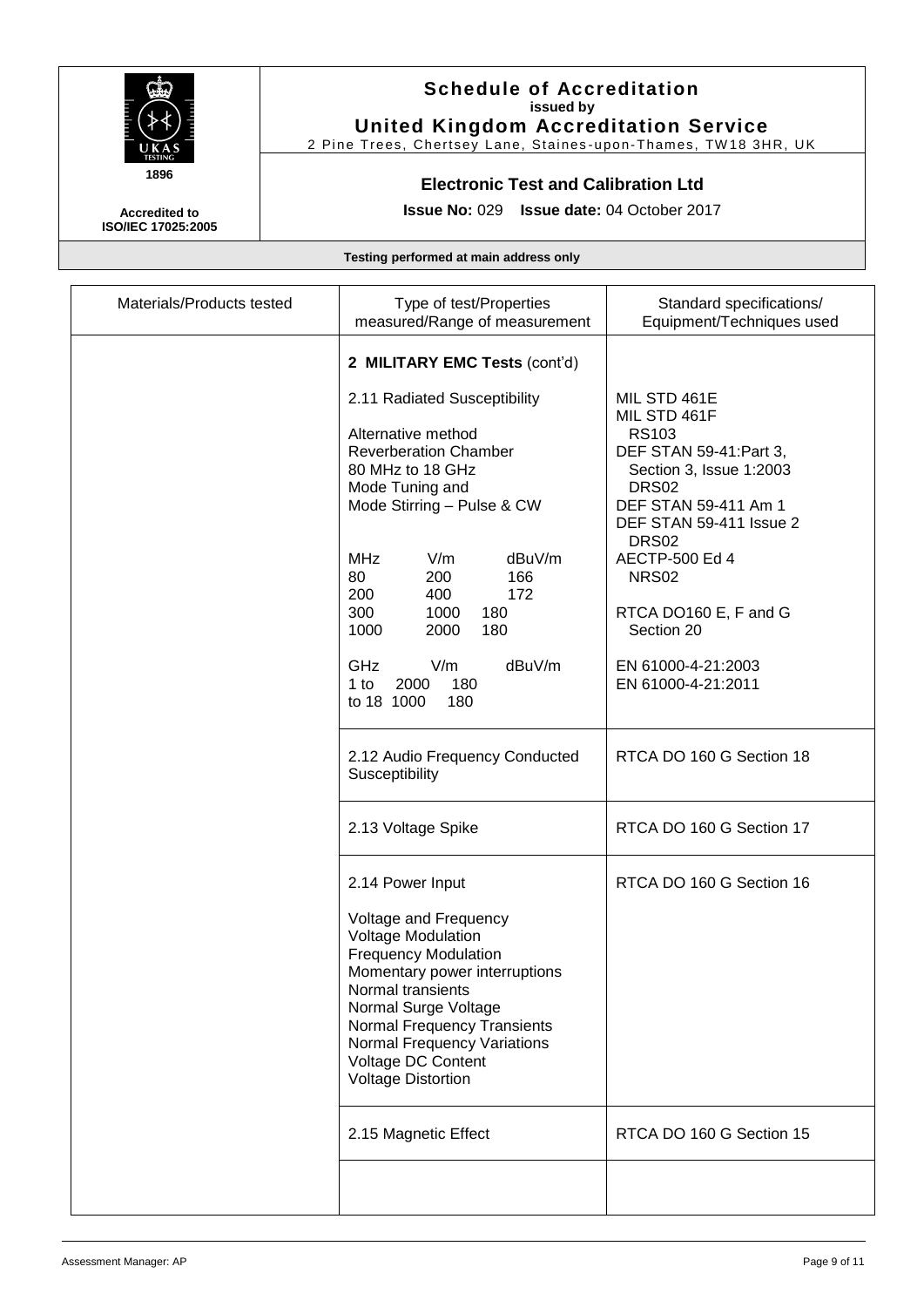

2 Pine Trees, Chertsey Lane, Staines-upon-Thames, TW18 3HR, UK

## **Electronic Test and Calibration Ltd**

**Issue No:** 029 **Issue date:** 04 October 2017

**Accredited to ISO/IEC 17025:2005**

| Materials/Products tested       | Type of test/Properties<br>measured/Range of measurement                                                                                                                                                                     | Standard specifications/<br>Equipment/Techniques used     |
|---------------------------------|------------------------------------------------------------------------------------------------------------------------------------------------------------------------------------------------------------------------------|-----------------------------------------------------------|
|                                 | 2 MILITARY EMC Tests (cont'd)                                                                                                                                                                                                |                                                           |
|                                 | 2.16 Induced Signal Susceptibility<br>20 Hz to 50 kHz<br>Magnetic Fields into equipment<br>Electric Fields into equipment<br>Magnetic Fields into Cables<br><b>Electric Fields into Cables</b><br>Spikes induced into Cables | RTCA DO 160 G Section 19                                  |
|                                 | 2.17 Aircraft Electrical Power<br>Characteristics<br>28 VDC                                                                                                                                                                  | Mil Std 704F<br>including Notice 1 2008<br>MIL HNBK 704-8 |
| <b>Facilities and Resources</b> | <b>Laboratory Facilities</b><br><b>Main Building</b>                                                                                                                                                                         |                                                           |
|                                 | Fully Lined Anechoic Chamber<br><b>ETC799</b><br>7.3 m x 4.3 m x 5 m<br>Doors 2 m x 1.4 m<br>Max load 250 kg / $m2$                                                                                                          |                                                           |
|                                 | Supplies 32 A 230 V / 415 V 50 Hz<br>16 A 115 V 50 Hz: 60 Hz and<br>400 Hz @ 3 kVA                                                                                                                                           |                                                           |
|                                 | Reverberation Chamber / Screened<br>Room ETC800<br>$7.3m \times 4.3m \times 5m$<br>Doors 2 m x 2 m<br>Max load 1 tonne / m <sup>2</sup>                                                                                      |                                                           |
|                                 | Reverberation Chamber / Screened<br>Room ETC1285<br>2 m x 1.4 m x 1.1 m<br>Test Volume 600 mm x 600 mm x<br>900 mm<br>Door 600 mm x 600 mm<br>Max Load 100 kg                                                                |                                                           |
|                                 | Supplies 32 A 230 V / 415 V 50Hz<br>16 A 115 V 50 Hz: 60 Hz and<br>400 Hz @ 3 kVA<br>EUT volume 3.2 m x 2.4 m x 2 m                                                                                                          |                                                           |